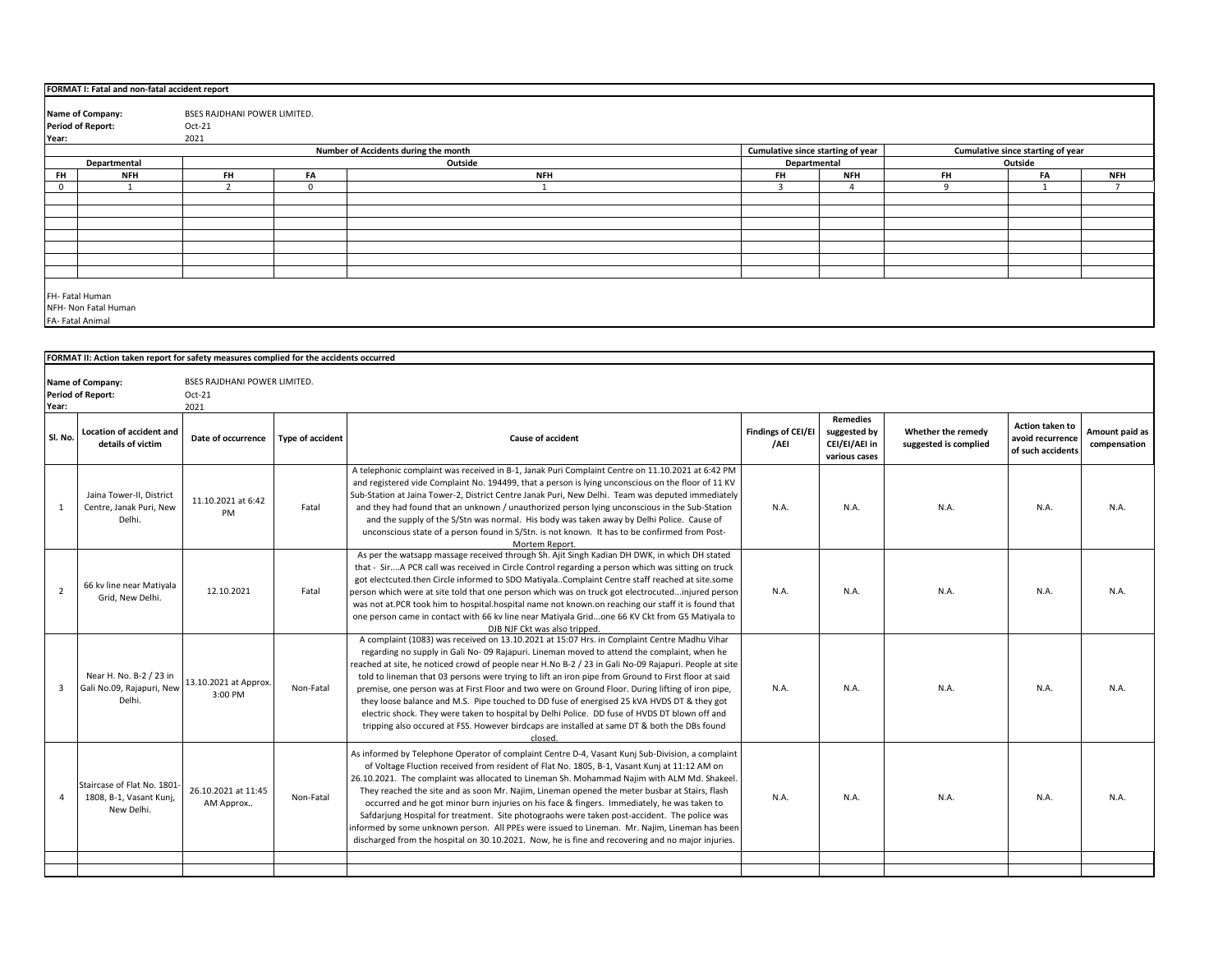## **FORMAT III: Action taken report for safety measures complied for the accidents occurred**

| Name of Company:                                                                                                                                                                                                    | BSES RAJDHANI POWER LIMITED. |                           |                                                      |                        |                                 |                                                                      |             |                                               |
|---------------------------------------------------------------------------------------------------------------------------------------------------------------------------------------------------------------------|------------------------------|---------------------------|------------------------------------------------------|------------------------|---------------------------------|----------------------------------------------------------------------|-------------|-----------------------------------------------|
| <b>Period of Report:</b>                                                                                                                                                                                            | Oct-21                       |                           |                                                      |                        |                                 |                                                                      |             |                                               |
| Year:                                                                                                                                                                                                               | 2021                         |                           |                                                      |                        |                                 |                                                                      |             |                                               |
| <b>Service Area</b>                                                                                                                                                                                                 | Standard                     | Pending<br>previous month | complaint of the Complaint received during the month | <b>Total Complaint</b> | Within<br><b>Specified Time</b> | Complaints attended during the month<br><b>Beyond specified time</b> | Total       | <b>Balance</b><br>complaint to be<br>attended |
|                                                                                                                                                                                                                     |                              |                           |                                                      |                        |                                 |                                                                      |             |                                               |
| $\mathbf{1}$                                                                                                                                                                                                        | $\overline{2}$               | $\overline{\mathbf{3}}$   | $\overline{4}$                                       | $5 = 3 + 4$            | 6                               | $\overline{7}$                                                       | $8 = 6 + 7$ | 9                                             |
| Continuous power failure<br>affecting individual consumer and<br>group of consumer upto 100<br>connected at Low voltage supply,<br>excluding the failure where<br>distribution transformer requires<br>replacement. |                              |                           | 28189                                                | 28189                  | 28189                           | $\mathbf 0$                                                          | 28189       | 0                                             |
| Continuous power failure<br>affecting more than 100<br>consumers connected at Low<br>voltage supply excluding the<br>failure where distribution<br>transformer requires<br>replacement.                             |                              |                           | 799                                                  | 799                    | 799                             | $\mathbf{0}$                                                         | 799         | $\mathbf 0$                                   |
| Continuous power supply failure<br>requiring replacement of<br>distribution transformer.                                                                                                                            |                              |                           | 5                                                    | 5                      | 5                               | $\mathbf 0$                                                          | 5           | 0                                             |
| Continuous power failure<br>affecting consumers connected<br>through High Voltage Distribution<br>System (HVDS) and not covered<br>under (i) & (ii)                                                                 |                              |                           | 10194                                                | 10194                  | 10194                           | $\mathbf{0}$                                                         | 10194       | $\mathbf 0$                                   |
| Continuous Schduled Power<br>Outage                                                                                                                                                                                 |                              |                           | 791                                                  | 791                    | 791                             | $\mathbf{0}$                                                         | 791         | $\mathbf 0$                                   |
| Replacement of Burnt Meter or<br>Stolen Meter                                                                                                                                                                       |                              | 281                       | 1980                                                 | 2261                   | 1995                            | 135                                                                  | 2130        | 131                                           |

| <b>FORMAT IV: Quality of Power Supply</b> |                                     |                  |                                     |                        |                       |                                      |             |                 |
|-------------------------------------------|-------------------------------------|------------------|-------------------------------------|------------------------|-----------------------|--------------------------------------|-------------|-----------------|
| Name of Company:                          | <b>BSES RAJDHANI POWER LIMITED.</b> |                  |                                     |                        |                       |                                      |             |                 |
| <b>Period of Report:</b>                  | Oct-21                              |                  |                                     |                        |                       |                                      |             |                 |
| Year:                                     | 2021                                |                  |                                     |                        |                       |                                      |             |                 |
|                                           |                                     | Pending          |                                     |                        |                       | Complaints attended during the month |             |                 |
| <b>Service Area</b>                       | Standard                            | complaint of the | Complaint received during the month | <b>Total Complaint</b> |                       |                                      |             | complaint to be |
|                                           |                                     | previous month   |                                     |                        | Within                |                                      |             | attended        |
|                                           |                                     |                  |                                     |                        | <b>Specified Time</b> | <b>Beyond specified time</b>         | Total       |                 |
|                                           |                                     |                  |                                     | $5 = 3 + 4$            |                       |                                      | $8 = 6 + 7$ | $9 = 5 - 8$     |
| <b>Local Problem</b>                      | 4 hours                             | $^{(1)}$         | 651                                 | 651                    | 651                   |                                      | 651         | $\Omega$        |
| Tap setting of transformer                |                                     |                  |                                     |                        |                       |                                      |             |                 |
| <b>Repair of Distribution</b>             |                                     |                  |                                     |                        |                       |                                      |             |                 |
| Line/transformer/ capacitor               |                                     |                  |                                     |                        |                       |                                      |             |                 |
| Installation and Up gradation of          |                                     |                  |                                     |                        |                       |                                      |             |                 |
| <b>High Tension/ Low Tension</b>          |                                     |                  |                                     |                        |                       |                                      |             |                 |

| <b>FORMAT V: Complaint about meters</b> |                              |                                      |                 |
|-----------------------------------------|------------------------------|--------------------------------------|-----------------|
| <b>Name of Company:</b>                 | BSES RAJDHANI POWER LIMITED. |                                      |                 |
| <b>Period of Report:</b>                | Oct-21                       |                                      |                 |
| Year:                                   | 2021                         |                                      |                 |
|                                         |                              |                                      |                 |
|                                         | <b>Barnett Adams</b>         |                                      | <b>Material</b> |
|                                         |                              | Complaints attended during the month |                 |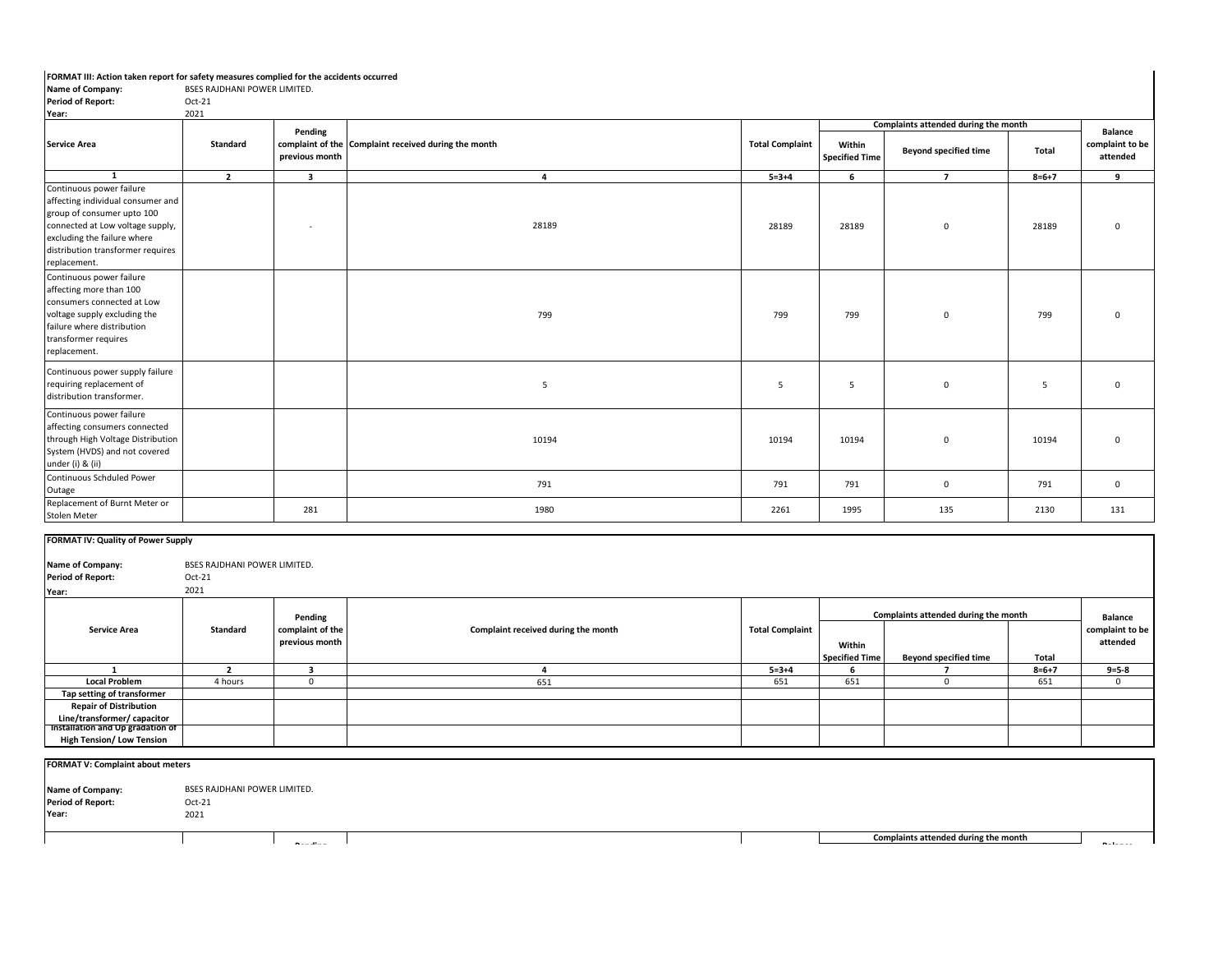| <b>Service Area</b>                                 | Standard                                     | Pending<br>previous month | complaint of the Complaint received during the month | <b>Total</b><br>Complaint | With in<br><b>Specified Time</b> | <b>Beyond Specified</b><br>Time | Total       | Balance<br>complaint to be<br>attended |
|-----------------------------------------------------|----------------------------------------------|---------------------------|------------------------------------------------------|---------------------------|----------------------------------|---------------------------------|-------------|----------------------------------------|
|                                                     |                                              |                           |                                                      | $5 = 3 + 4$               |                                  |                                 | $8 = 6 + 7$ | $9 = 5 - 8$                            |
| Complaint lodged for accuracy<br>test of meter-Fast | Within fifteen days                          | 2,696                     | 2,618                                                | 5314                      | 2,218                            | 1,287                           | 3505        | 1809                                   |
| Complaint lodged for accuracy                       | Within fifteen days                          |                           |                                                      |                           |                                  |                                 |             |                                        |
| Complaint lodged for defective /                    | Within fifteen days                          | 421                       | 1,380                                                | 1801                      | 1,023                            | 434                             | 1457        | 344                                    |
| Complaint lodged for burnt meter                    | Restoration of supply<br>with 3hrs and meter | 489                       | 2,312                                                | 2801                      | 1,511                            | 792                             | 2303        | 498                                    |
| <b>Complaint lodged for stolen</b><br>meter         | to be replaced within<br>3days.              |                           | 49                                                   | 54                        | 37                               |                                 | 46          |                                        |

|                                                                          |                                                |                | FORMAT VI: New Connections / Additional Load, where power suppply can be provided from existing network |              |                   |                                      |             |                             |  |
|--------------------------------------------------------------------------|------------------------------------------------|----------------|---------------------------------------------------------------------------------------------------------|--------------|-------------------|--------------------------------------|-------------|-----------------------------|--|
| Name of Company:<br><b>Period of Report:</b><br>Year:                    | BSES RAJDHANI POWER LIMITED.<br>Oct-21<br>2021 |                |                                                                                                         |              |                   |                                      |             |                             |  |
|                                                                          |                                                | Pending        |                                                                                                         | <b>Total</b> | With in           | Complaints attended during the month |             |                             |  |
| <b>Service Area</b>                                                      | Standard                                       | previous month | complaint of the Complaint received during the month                                                    | Complaint    | Specified<br>Time | <b>Beyond Specified</b><br>Time      | Total       | complaint to be<br>attended |  |
|                                                                          | $\overline{2}$                                 | 3              |                                                                                                         | $5 = 3 + 4$  | 6                 | $\overline{ }$                       | $8 = 6 + 7$ | $9 = 5 - 8$                 |  |
| New Connection where no RoW<br>or road Cutting permission is<br>required | 7 days                                         | 6,596          | 18,671                                                                                                  | 25267        | 14,983            | 3,162                                | 18145       | 7122                        |  |
| New Connection where RoW or<br>road Cutting permission is<br>required    | 15 days                                        | $\Omega$       | $\mathbf{0}$                                                                                            | $\mathbf{0}$ | 0                 | $\Omega$                             | 0           |                             |  |
| New Connection where no RoW<br>or road Cutting permission is<br>required | 7 days                                         | 155            | 362                                                                                                     | 517          | 321               | 33                                   | 354         | 163                         |  |
| New Connection where RoW or<br>road Cutting permission is<br>required    | 15 days                                        | $\mathbf 0$    | $\mathbf 0$                                                                                             | $\mathbf 0$  | 0                 | $\mathbf 0$                          | 0           |                             |  |

|                                                                                                                                                                                          |                                                  |                           | FORMAT VII: Applications for New Connections / Additional Load, where power supply requires extension of distribution system. |                    |                              |                                                                         |             |                                               |  |  |  |
|------------------------------------------------------------------------------------------------------------------------------------------------------------------------------------------|--------------------------------------------------|---------------------------|-------------------------------------------------------------------------------------------------------------------------------|--------------------|------------------------------|-------------------------------------------------------------------------|-------------|-----------------------------------------------|--|--|--|
| Name of Company:<br><b>Period of Report:</b><br>Year:                                                                                                                                    | BSES RAJDHANI POWER LIMITED.<br>$Oct-21$<br>2021 |                           |                                                                                                                               |                    |                              |                                                                         |             |                                               |  |  |  |
| <b>Service Area</b>                                                                                                                                                                      | Standard                                         | Pending<br>previous month | complaint of the Complaint received during the month                                                                          | Total<br>Complaint | With in<br>Specified<br>Time | Complaints attended during the month<br><b>Beyond Specified</b><br>Time | Total       | <b>Balance</b><br>complaint to be<br>attended |  |  |  |
|                                                                                                                                                                                          | $\mathbf{r}$                                     | з                         |                                                                                                                               | $5 = 3 + 4$        | 6                            |                                                                         | $8 = 6 + 7$ | $9 = 5 - 8$                                   |  |  |  |
| 1. Electrified Areas (where<br>extension of line upto five poles<br>is required)                                                                                                         | 15 days from receipt<br>of payment               |                           |                                                                                                                               |                    |                              |                                                                         |             |                                               |  |  |  |
| 2. Electrified areas (where<br>extension of lines or<br>augmentation of Distribution<br>Transformer capacity where peak<br>load of transformer has reached<br>90% of its rated capacity. | Within 2 months from<br>receipt of payment       |                           |                                                                                                                               |                    |                              |                                                                         |             |                                               |  |  |  |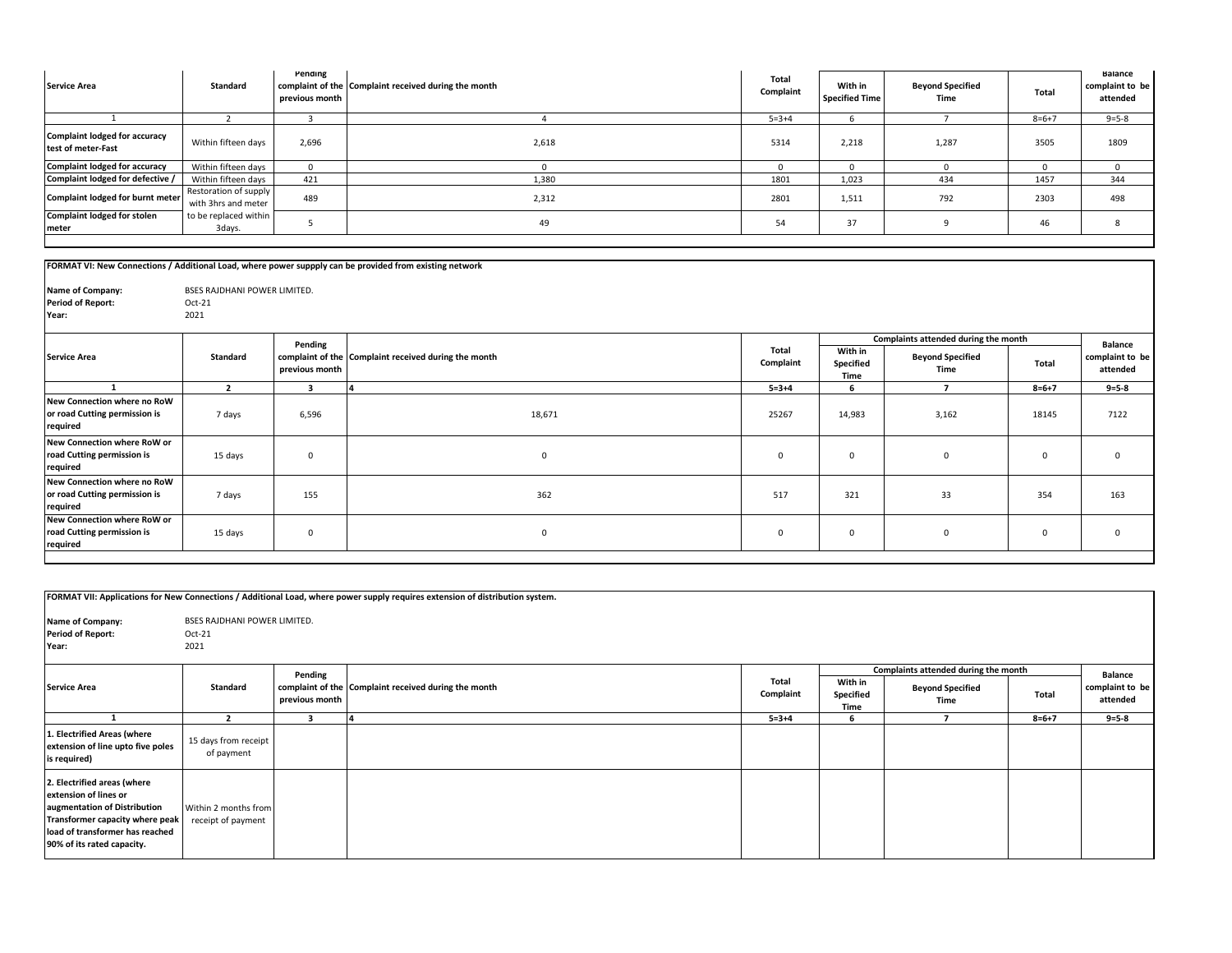| 3. Electrified areas (where new<br>distribtion transformer is<br>required)            | Within 4 months from<br>receipt of payment |  |  |  |  |
|---------------------------------------------------------------------------------------|--------------------------------------------|--|--|--|--|
| 4. Electrified Areas (where<br>existing 11 KV network needs to<br>be augmented)       | 15 days                                    |  |  |  |  |
| 5. Electrified Areas (where<br>existing 66/33 kV substation<br>needs to be augmented) | 15 days                                    |  |  |  |  |
| <b>New Connections</b>                                                                |                                            |  |  |  |  |
| <b>Additional Load</b>                                                                |                                            |  |  |  |  |
|                                                                                       |                                            |  |  |  |  |

| FORMAT VIII: Connection in un-electrified areas                                                                               |                                                   |                           |                                                      |                    |                              |                                                                         |             |                                               |
|-------------------------------------------------------------------------------------------------------------------------------|---------------------------------------------------|---------------------------|------------------------------------------------------|--------------------|------------------------------|-------------------------------------------------------------------------|-------------|-----------------------------------------------|
| Name of Company:<br><b>Period of Report:</b><br>Year:                                                                         | BSES RAJDHANI POWER LIMITED.<br>$Oct-21$<br>2021  |                           |                                                      |                    |                              |                                                                         |             |                                               |
| <b>Service Area</b>                                                                                                           | Standard                                          | Pending<br>previous month | complaint of the Complaint received during the month | Total<br>Complaint | With in<br>Specified<br>Time | Complaints attended during the month<br><b>Beyond Specified</b><br>Time | Total       | <b>Balance</b><br>complaint to be<br>attended |
|                                                                                                                               | $\mathbf{z}$                                      | 3                         |                                                      | $5 = 3 + 4$        | -6                           |                                                                         | $8 = 6 + 7$ | $9 = 5 - 8$                                   |
| <b>Un-Electrified Areas</b><br>(Where connection from nearby<br>existing network is possible)                                 | Within 4 months from<br>Commission's<br>approval  | $\mathbf 0$               | $\Omega$                                             | $\mathbf{0}$       | $^{\circ}$                   | $\Omega$                                                                | $\mathbf 0$ |                                               |
| Un-Electrified Areas/ Green Field<br>Projects (Where new network is<br>to be laid or grid station needs to<br>be established) | Within 12 months<br>from Commission's<br>approval | $\mathbf 0$               |                                                      |                    |                              | $\Omega$                                                                |             |                                               |

| FORMAT IX: Transfer of Consumer's connection and conversion of services. |                                                                                                              |                |                                                      |                    |                              |                                      |             |                             |
|--------------------------------------------------------------------------|--------------------------------------------------------------------------------------------------------------|----------------|------------------------------------------------------|--------------------|------------------------------|--------------------------------------|-------------|-----------------------------|
| Name of Company:<br><b>Period of Report:</b><br>Year:                    | BSES RAJDHANI POWER LIMITED.<br>$Oct-21$<br>2021                                                             |                |                                                      |                    |                              |                                      |             |                             |
|                                                                          |                                                                                                              | Pending        |                                                      |                    |                              | Complaints attended during the month |             | <b>Balance</b>              |
| <b>Service Area</b>                                                      | Standard                                                                                                     | previous month | complaint of the Complaint received during the month | Total<br>Complaint | With in<br>Specified<br>Time | <b>Beyond Specified</b><br>Time      | Total       | complaint to be<br>attended |
|                                                                          | $\mathbf{z}$                                                                                                 | $\mathbf{3}$   | $\mathbf{A}$                                         | $5 = 3 + 4$        | 6                            |                                      | $8 = 6 + 7$ | $9 = 5 - 8$                 |
| <b>Transfer of Name</b>                                                  | Within two billing<br>cycles of<br>acceptance of<br>application or clearing<br>of dues whichever is<br>later | 220            | 3,420                                                | 3,640              | 3,390                        | 92                                   | 3,482       | 158                         |
| <b>Load Reduction</b>                                                    | Within ten days of<br>acceptance<br>of application, shall<br>be effective from<br>next billing cycle         | 99             | 1,093                                                | 1,192              | 1,039                        | 24                                   | 1,063       | 129                         |
| <b>Change of Category</b>                                                | As per Regulation 17<br>(5)                                                                                  | 282            | 561                                                  | 843                | 446                          | 49                                   | 495         | 348                         |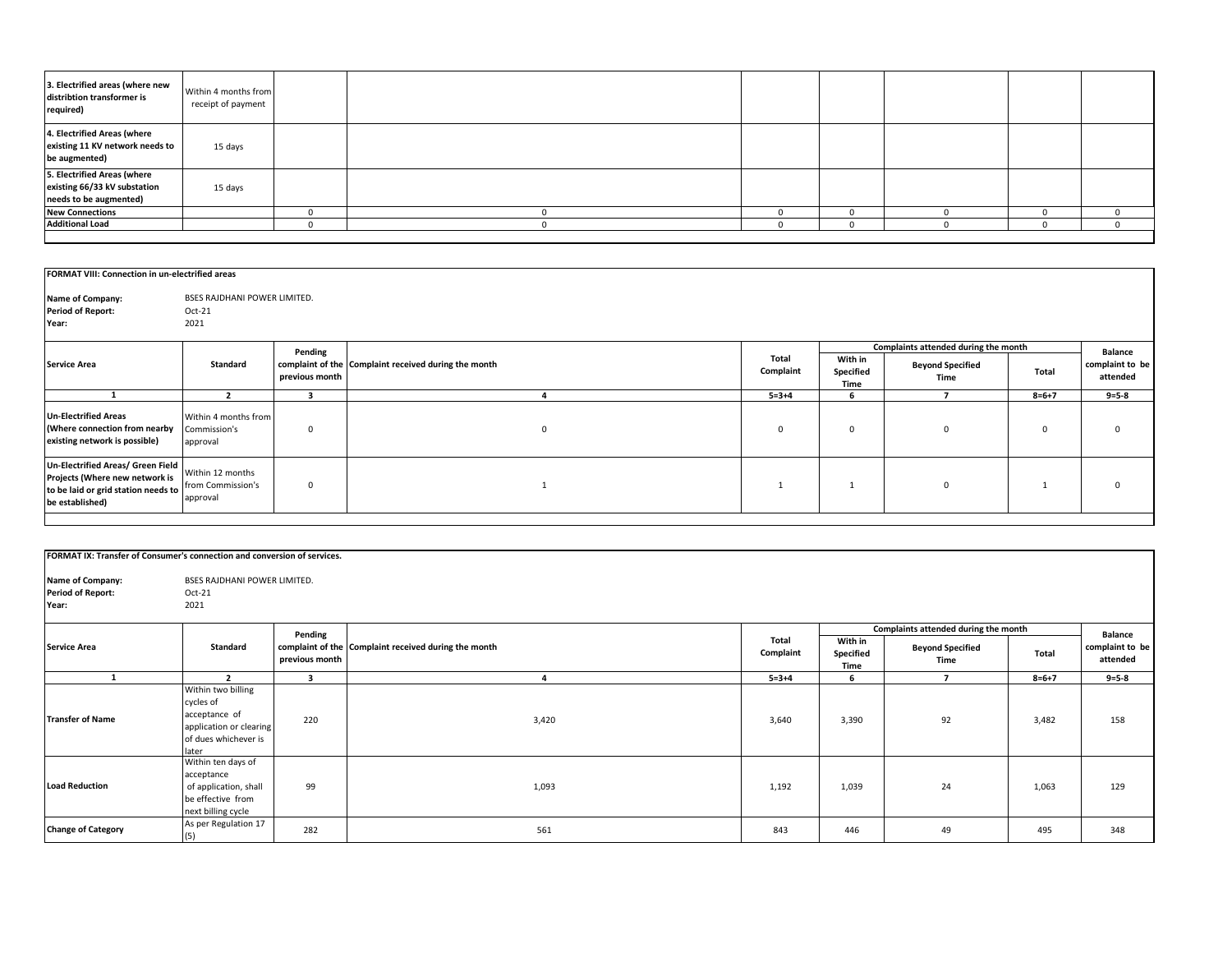| Incase connection is denied after<br>receipt of payment against                                                                                                      |                                                            | 221                       | 890                                                  | 1,111              | 357                          | 754                                        | 1,111       | $\mathsf 0$                                    |
|----------------------------------------------------------------------------------------------------------------------------------------------------------------------|------------------------------------------------------------|---------------------------|------------------------------------------------------|--------------------|------------------------------|--------------------------------------------|-------------|------------------------------------------------|
| demand note<br>Connection energized through                                                                                                                          | As per Regulation 11                                       | $\mathbf 0$               | $\mathbf 0$                                          | $\mathsf 0$        | $\mathsf 0$                  | $\mathsf 0$                                | $\mathbf 0$ | $\mathbf 0$                                    |
| Loop<br>If notice towards downward if                                                                                                                                | 31st May of Financial                                      | $\mathbf 0$               | $\mathbf 0$                                          | $\mathsf 0$        | $\mathbf 0$                  | $\mathsf 0$                                | $\mathbf 0$ | $\mathbf 0$                                    |
| any is not sent                                                                                                                                                      | year                                                       |                           |                                                      |                    |                              |                                            |             |                                                |
|                                                                                                                                                                      |                                                            |                           |                                                      |                    |                              |                                            |             |                                                |
| FORMAT X: Complaints about consumer's bills, disconnection, reconnection of supply.                                                                                  |                                                            |                           |                                                      |                    |                              |                                            |             |                                                |
| Name of Company:<br><b>Period of Report:</b><br>Year:                                                                                                                | BSES RAJDHANI POWER LIMITED.<br>$Oct-21$<br>2021           |                           |                                                      |                    |                              |                                            |             |                                                |
|                                                                                                                                                                      |                                                            |                           |                                                      |                    |                              | Complaints attended during the month       |             |                                                |
| <b>Service Area</b>                                                                                                                                                  | Standard                                                   | Pending<br>previous month | complaint of the Complaint received during the month | Total<br>Complaint | With in<br>Specified<br>Time | <b>Beyond Specified</b><br>Time            | Total       | <b>Balance</b><br>complaint to be<br>attended  |
| $\mathbf{1}$                                                                                                                                                         | $\overline{2}$                                             | $\overline{\mathbf{3}}$   | $\overline{4}$                                       | $5 = 3 + 4$        | 6                            | $\overline{7}$                             | $8 = 6 + 7$ | $9 = 5 - 8$                                    |
| <b>Complaints on billing</b>                                                                                                                                         | Only one bill<br>in a Financial Year                       | 749                       | 517                                                  | 1,266              | 381                          | 110                                        | 491         | 775                                            |
| Final bill for vacation of premises                                                                                                                                  | 5 days                                                     | 54                        | 112                                                  | 166                | 105                          | 22                                         | 127         | 39                                             |
| Non payment of dues by the<br><b>Request for reconnection</b>                                                                                                        | 15 days                                                    | 19<br>98                  | 98<br>640                                            | 117<br>738         | 97<br>491                    | $\mathbf{1}$<br>134                        | 98<br>625   | 19                                             |
| <b>Consumer wanting disconnection</b> 5 days                                                                                                                         | 24hrs                                                      | 799                       | 4,398                                                | 5,197              | 2,949                        | 1,279                                      | 4,228       | 113<br>969                                     |
|                                                                                                                                                                      |                                                            |                           |                                                      |                    |                              |                                            |             |                                                |
| Name of Company:<br><b>Period of Report:</b><br>Year:                                                                                                                | BSES RAJDHANI POWER LIMITED.<br>Oct-21<br>2021             |                           |                                                      |                    |                              |                                            |             |                                                |
| No. of Distribution transformers<br>at the beginning of the month                                                                                                    | No. of Distribution transformers added<br>during the month |                           | Total number of distribution transformers            |                    |                              | Number of Distribution transformers failed |             | % Failure rate of distribution<br>transformers |
| $\mathbf{1}$                                                                                                                                                         | $\overline{2}$                                             |                           | $3 = 1 + 2$                                          |                    |                              | $\overline{4}$                             |             | $5=(4)*100/(3)%$                               |
| 7754                                                                                                                                                                 | 30                                                         |                           | 7784                                                 |                    |                              | $\overline{a}$                             |             | 5.14%                                          |
|                                                                                                                                                                      |                                                            |                           |                                                      |                    |                              |                                            |             |                                                |
|                                                                                                                                                                      |                                                            |                           |                                                      |                    |                              |                                            |             |                                                |
| Only 3 phase transformers considered>=400 kVA<br>Note:<br>Only New transformers added in the system is considered against point no. 2<br>Only O&M failure considered |                                                            |                           |                                                      |                    |                              |                                            |             |                                                |
|                                                                                                                                                                      |                                                            |                           |                                                      |                    |                              |                                            |             |                                                |
| <b>FORMAT XII: Failure of Power Transformer</b>                                                                                                                      |                                                            |                           |                                                      |                    |                              |                                            |             |                                                |
| Name of Company:<br><b>Period of Report:</b><br>Year:                                                                                                                | BSES RAJDHANI POWER LIMITED.<br>$Oct-21$<br>2021           |                           |                                                      |                    |                              |                                            |             |                                                |
| No. of power transformers at the No. of power transformers added during<br>beginning of the month                                                                    | the month                                                  |                           | Total number of power transformers                   |                    |                              | Number of power transformers failed        |             | % Failure rate of power<br>transformers        |
| 1                                                                                                                                                                    | $\overline{2}$                                             |                           | $3=1+2$                                              |                    |                              | $\overline{4}$                             |             | $5=(4)*100/(3)%$                               |
| 265                                                                                                                                                                  | $\mathbf 0$                                                |                           | 265                                                  |                    |                              | $\overline{0}$                             |             | 0.00%                                          |
|                                                                                                                                                                      |                                                            |                           |                                                      |                    |                              |                                            |             |                                                |
|                                                                                                                                                                      |                                                            |                           |                                                      |                    |                              |                                            |             |                                                |
|                                                                                                                                                                      |                                                            |                           |                                                      |                    |                              |                                            |             |                                                |
|                                                                                                                                                                      |                                                            |                           |                                                      |                    |                              |                                            |             |                                                |
|                                                                                                                                                                      |                                                            |                           |                                                      |                    |                              |                                            |             |                                                |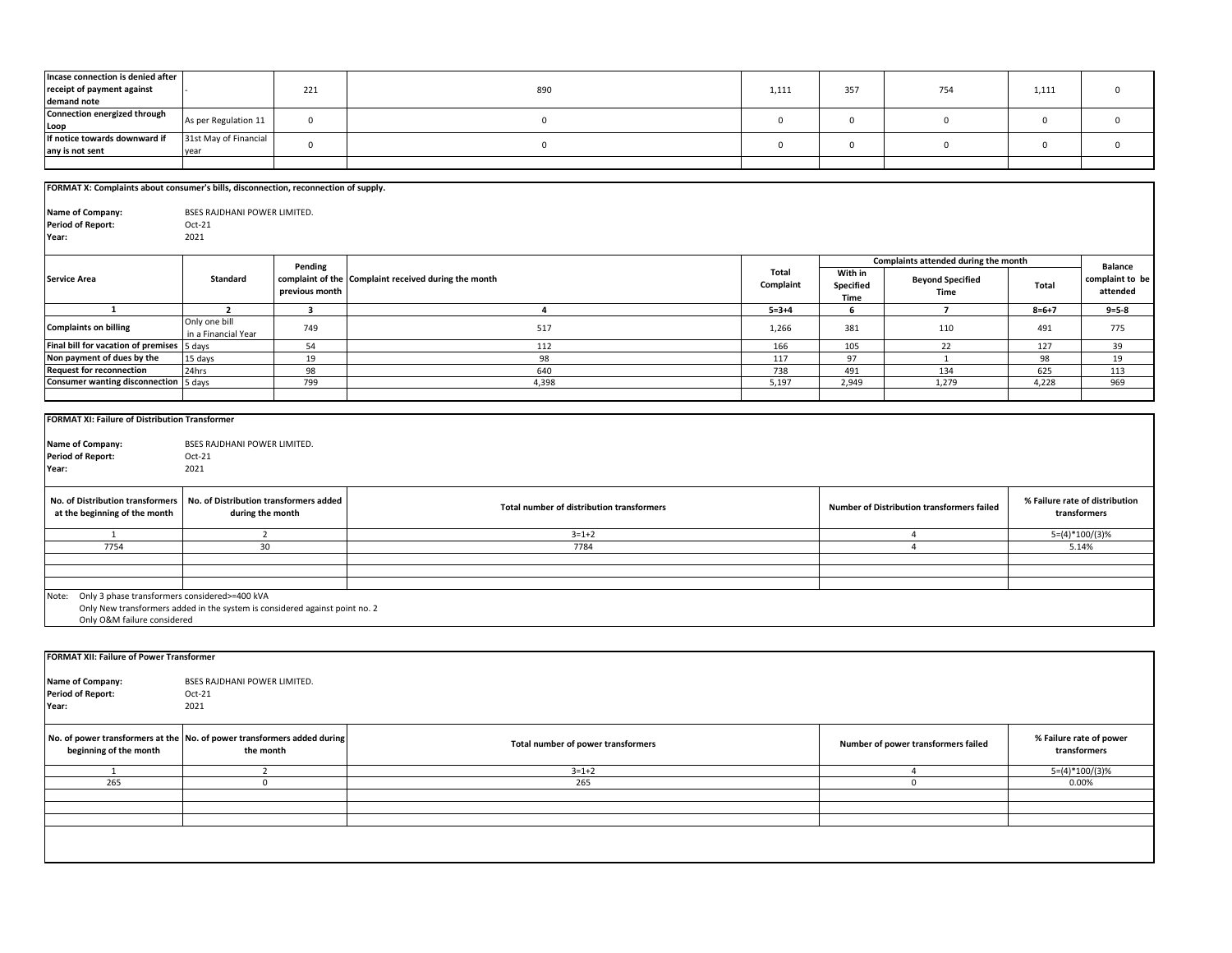| FORMAT XIII: Summary of Overall Standards of Performance. |                                                         |                                                  |                                            |                 |                       |                                |                                         |               |  |
|-----------------------------------------------------------|---------------------------------------------------------|--------------------------------------------------|--------------------------------------------|-----------------|-----------------------|--------------------------------|-----------------------------------------|---------------|--|
|                                                           |                                                         |                                                  |                                            |                 |                       |                                |                                         |               |  |
| BSES RAJDHANI POWER LIMITED.<br>Name of Company:          |                                                         |                                                  |                                            |                 |                       |                                |                                         |               |  |
| <b>Period of Report:</b><br>Oct-21                        |                                                         |                                                  |                                            |                 |                       |                                |                                         |               |  |
|                                                           | 2021<br>Year:                                           |                                                  |                                            |                 |                       |                                |                                         |               |  |
|                                                           |                                                         |                                                  |                                            |                 |                       |                                |                                         |               |  |
|                                                           |                                                         | Overall                                          |                                            |                 |                       |                                | <b>Standard of Performance Achieved</b> |               |  |
| Sl. No.                                                   | Service area                                            | Standards of                                     | <b>Total Cases Received / Reported (A)</b> |                 |                       | <b>Complaints Attended (B)</b> | (C)                                     |               |  |
|                                                           |                                                         | Performance                                      |                                            |                 |                       |                                |                                         |               |  |
|                                                           |                                                         |                                                  |                                            |                 | Within                |                                |                                         |               |  |
|                                                           |                                                         |                                                  |                                            |                 | <b>Specified Time</b> | <b>Beyond specified time</b>   |                                         |               |  |
|                                                           |                                                         |                                                  |                                            |                 |                       |                                |                                         |               |  |
|                                                           |                                                         |                                                  | 1. Power Supply Failure                    |                 |                       |                                |                                         |               |  |
|                                                           |                                                         |                                                  |                                            |                 |                       |                                |                                         |               |  |
|                                                           | Continuous power failure affecting individual           |                                                  |                                            |                 |                       |                                |                                         |               |  |
|                                                           | consumer and group of consumer upto 100                 |                                                  |                                            |                 |                       |                                |                                         |               |  |
| (i)                                                       | connected at Low voltage supply, excluding the          |                                                  | 28189                                      |                 | 28189                 | $\mathsf 0$                    | 100.00%                                 |               |  |
|                                                           | failure where distribution transformer requires         |                                                  |                                            |                 |                       |                                |                                         |               |  |
|                                                           | replacement.                                            |                                                  |                                            |                 |                       |                                |                                         |               |  |
|                                                           |                                                         |                                                  |                                            |                 |                       |                                |                                         |               |  |
|                                                           | Continuous power failure affecting more than            |                                                  |                                            |                 |                       |                                |                                         |               |  |
|                                                           | 100 consumers connected at Low voltage supply           |                                                  |                                            |                 |                       |                                |                                         |               |  |
| (ii)                                                      | excluding the failure where distribution                |                                                  | 799                                        |                 | 799                   | $\mathbf 0$                    | 100.00%                                 |               |  |
|                                                           | transformer requires replacement.                       |                                                  |                                            |                 |                       |                                |                                         |               |  |
|                                                           |                                                         |                                                  |                                            |                 |                       |                                |                                         |               |  |
|                                                           | Continuous power supply failure requiring               |                                                  |                                            |                 |                       |                                |                                         |               |  |
| (iii)                                                     | replacement of distribution transformer.                |                                                  | $\overline{\phantom{0}}$                   |                 | 5                     | $\mathbf 0$                    |                                         | 100%          |  |
|                                                           |                                                         |                                                  |                                            |                 |                       |                                |                                         |               |  |
|                                                           | Continuous power failure affecting consumers            |                                                  |                                            |                 |                       |                                |                                         |               |  |
|                                                           | connected through High Voltage Distribution             |                                                  |                                            |                 |                       |                                |                                         |               |  |
| (iv)                                                      | System (HVDS) and not covered under (i) & (ii)          |                                                  | 10194                                      |                 | 10194                 | $\mathbf 0$                    | 100.00%                                 |               |  |
|                                                           | above                                                   |                                                  |                                            |                 |                       |                                |                                         |               |  |
| (v)                                                       | Continuous scheduled power outages                      |                                                  | 791                                        |                 | 791                   | $\mathbf 0$                    | 100.00%                                 |               |  |
|                                                           |                                                         |                                                  | 2261                                       |                 |                       |                                | 88.24%                                  |               |  |
| (vi)                                                      | <b>Replacement of burnt meter</b>                       |                                                  |                                            |                 | 1995<br>135           |                                |                                         |               |  |
|                                                           |                                                         |                                                  | <b>Period of Scheduled Outage</b>          |                 |                       |                                |                                         |               |  |
| $2^{\circ}$                                               | Maximum duration in a single stretch                    |                                                  | 4H:13M                                     |                 |                       |                                |                                         |               |  |
|                                                           | Restoration of supply by 6:00 PM                        |                                                  | ALL                                        |                 |                       |                                |                                         |               |  |
| $\overline{\mathbf{3}}$                                   | Faults in street light maintained by the licensee       |                                                  | 1793                                       |                 | 1792                  | $\mathbf{1}$                   | 99.94%                                  |               |  |
| $\overline{4}$                                            | <b>SAIFI</b>                                            |                                                  | <b>Reliability Indices</b><br>0.150        |                 |                       |                                |                                         |               |  |
|                                                           | <b>SAIDI</b>                                            |                                                  |                                            |                 |                       |                                |                                         |               |  |
|                                                           | <b>CAIDI</b>                                            |                                                  | 0.100<br>0.667                             |                 |                       |                                |                                         |               |  |
| 5 <sup>5</sup>                                            | <b>Frequency variation</b>                              |                                                  | $\mathbf 0$                                |                 | $\mathbf 0$           | $\mathbf 0$                    |                                         | $\mathbf 0$   |  |
| 6                                                         | Voltage imbalance                                       |                                                  | $\mathbf 0$                                |                 | $\mathbf 0$           | $\mathbf 0$                    |                                         | $\mathbf 0$   |  |
| $7\overline{ }$                                           | Percentage billing mistakes                             |                                                  | $\overline{0}$                             |                 | $\mathbf 0$           | $\mathsf{O}\xspace$            |                                         | 0             |  |
|                                                           |                                                         |                                                  |                                            |                 |                       |                                |                                         |               |  |
|                                                           | New method used for reliabilty index calculation*       |                                                  |                                            |                 |                       |                                |                                         |               |  |
|                                                           |                                                         |                                                  |                                            |                 |                       |                                |                                         |               |  |
| <b>FORMAT XIV: Compensation Details</b>                   |                                                         |                                                  |                                            |                 |                       |                                |                                         |               |  |
|                                                           |                                                         |                                                  |                                            |                 |                       |                                |                                         |               |  |
|                                                           | Name of Company:<br><b>BSES RAJDHANI POWER LIMITED.</b> |                                                  |                                            |                 |                       |                                |                                         |               |  |
| <b>Period of Report:</b><br>Oct-21                        |                                                         |                                                  |                                            |                 |                       |                                |                                         |               |  |
| 2021<br>Year:                                             |                                                         |                                                  |                                            |                 |                       |                                |                                         |               |  |
|                                                           |                                                         |                                                  |                                            |                 |                       |                                |                                         |               |  |
| Sl. No.                                                   | Event                                                   | Compensation specified for violation of standard |                                            | Claimed         |                       |                                | Payable/Paid                            |               |  |
|                                                           |                                                         |                                                  |                                            |                 |                       | No. of cases                   | Amount of                               | Amount of     |  |
|                                                           |                                                         |                                                  |                                            | No. of<br>Cases | Amount<br>Claimed     | in which compensation is       | compensation                            | compensation  |  |
|                                                           |                                                         |                                                  |                                            |                 |                       | payable                        | payable in (Rs.)                        | paid in (Rs.) |  |
| $\mathbf{1}$                                              | <b>Electricity</b>                                      |                                                  |                                            |                 |                       |                                |                                         |               |  |
|                                                           | connections                                             |                                                  |                                            |                 |                       |                                |                                         |               |  |